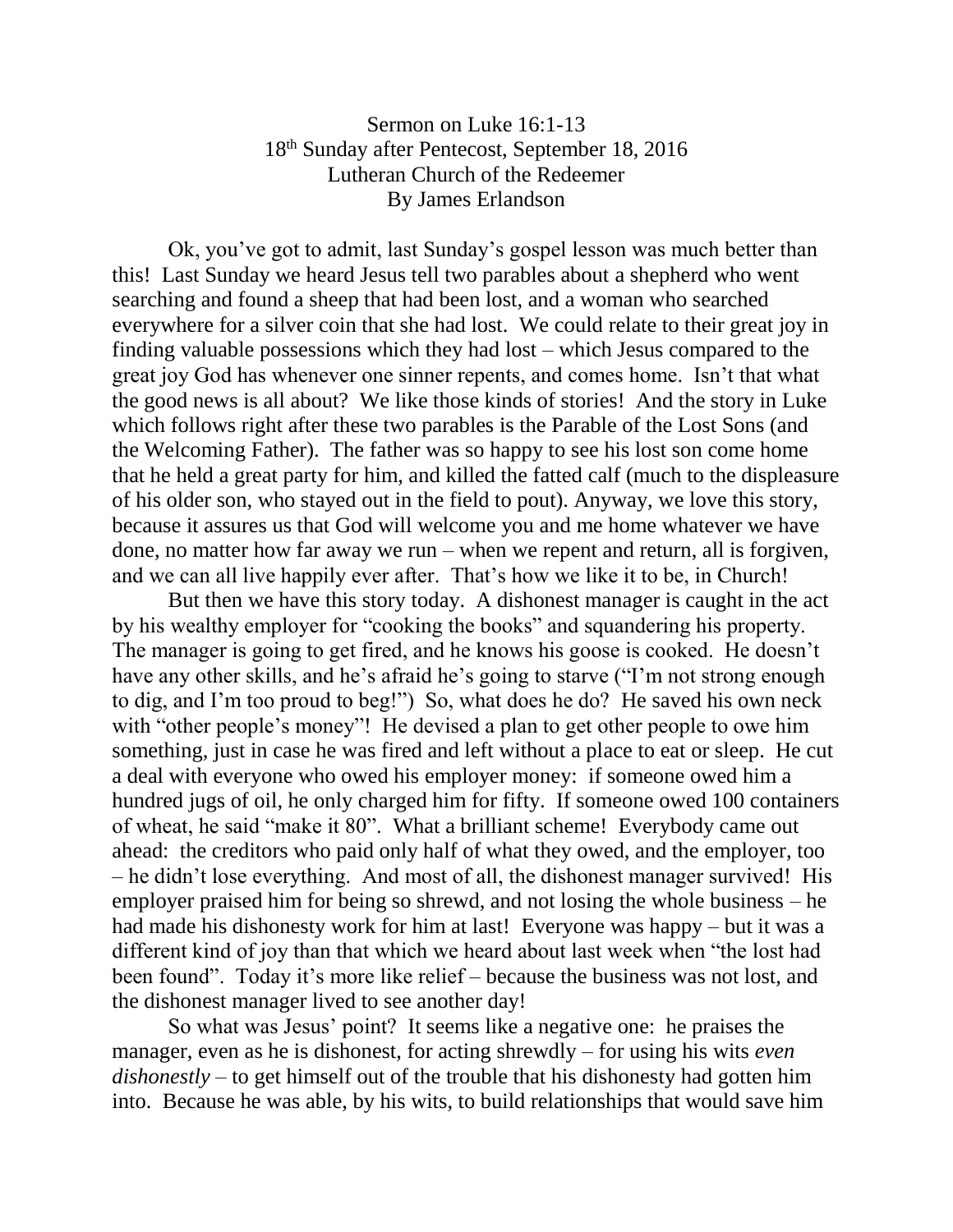in the end. This is like the *un-parable.* It almost sounds like "the ends justifies the means" – which is not biblical, by the way! Was Jesus smiling as he said this, at the irony of it all? The closest thing he ever said like this before was to his disciples, when he warned them to be *"as wise as serpents, and as innocent as doves."* Although there was nothing innocent about what the dishonest manager did, cheating his employer to get out of trouble – which was a brilliant strategy, even as it was unethical. So this whole story is troubling to us, because it is so difficult to understand how this is "good news!"

But maybe, just maybe, the point is resolved in the next paragraph, when Jesus said *"whoever is faithful in a very little, is faithful also in much; and whoever is dishonest in a very little, is dishonest also in much."* In other words, the little things are just as important as the big things when it comes to being honest. Because, if you cheat with the small stuff, you will likely also cheat when people's lives are on the line.

It's like when you talk about parenting. Experts say that the best way to build trust with your children is to begin when they are babies, feeding and changing them when they cry, so they trust that you will always be there. Pay attention to them as they grow up, and their questions that seem so small then, so that when they are older they will come to you for the big stuff – the issues that are truly important. You want them to trust you then, I assure you!

And finally, Jesus gets to his ultimate point, which is one of the great truths in life: *"No one can serve two masters – for you will either hate one and love the other, or be devoted to one and despise the other. You cannot serve God and wealth.*" So was that whole story of the dishonest manager all a set up, building up to this great truth? Maybe it's not really about the dishonest manager at all – except where it applies to us in our brokenness – and more about God, who can be seen in the welcoming father in the parable of the Lost Sons, and in the employer who didn't condemn the dishonest manger, but praised him for using his wits and making things right!

This God is the one who cancels our debts and forgives our faults, our brokenness, even our dishonesty and fraud! This amazing, surprising, unexpected God reaches out to us when we have run the farthest away, and lived contrary to God's desire. This God forgives when we humans would condemn; forgiving even the son who runs away from home to sow his wild oats and live apart, giving him a PARTY, and cancels the debts in full that we in our incompetence and failures cannot pay – or even the ones that we scheme to have forgiven.

So how does this prodigal, wildly lavish forgiveness of God work out in our lives today, and how do we respond, as we come to our senses and realize our need for God's forgiveness? Let me begin with a story.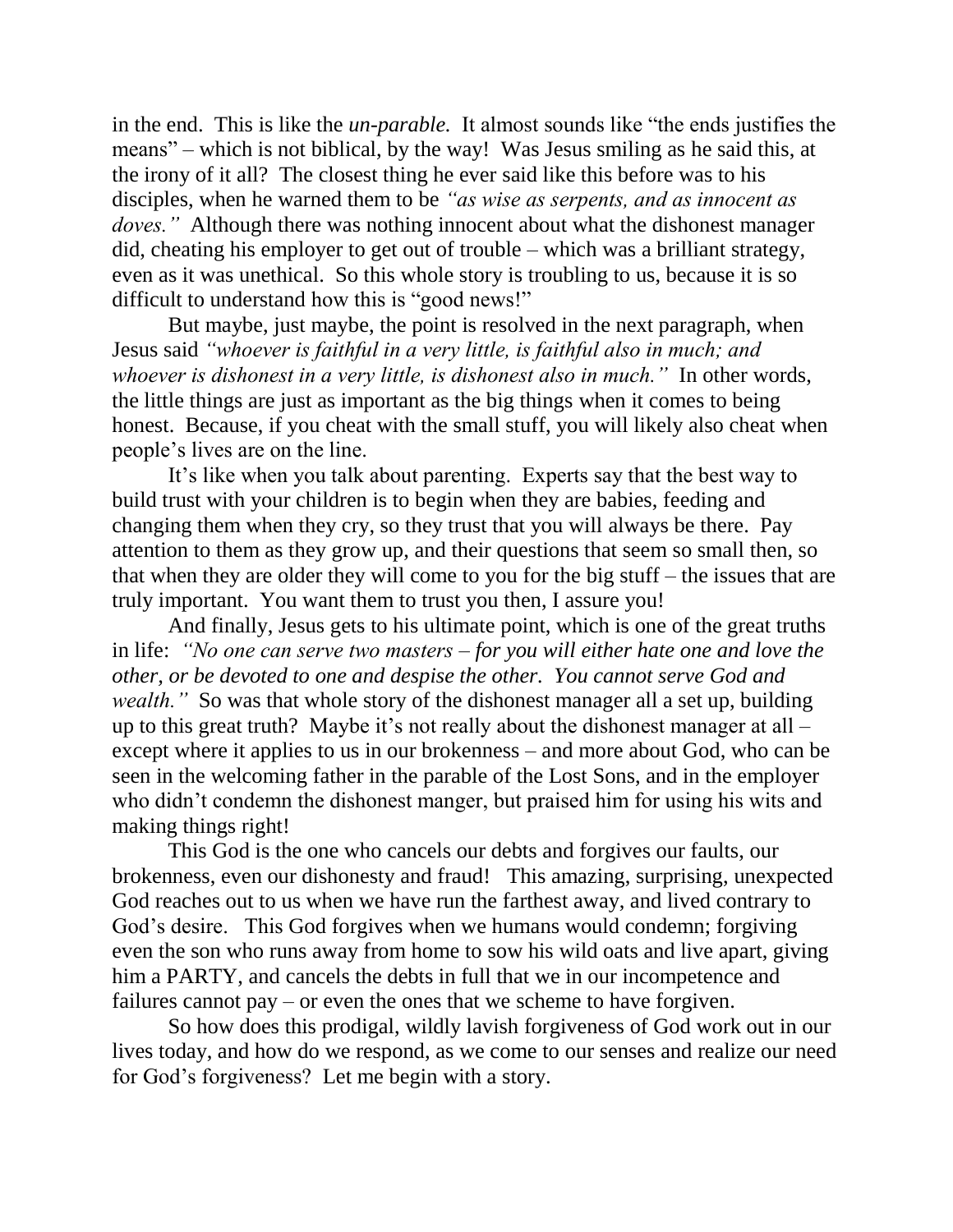In this story from over 150 years ago, we see how God's people are inspired to pay off a debt in a very different way, to set a slave free. A graduate student named Suzanna Krivulskaya researched it. It was a Sunday morning in June, 1856 (before the Civil War), and the Brooklyn Plymouth congregation's worship was coming to a close. The pastor, famed abolitionist Henry Ward Beecher had preached on the gospel from Luke, when Jesus asked, "Is it lawful on the Sabbath day to do good, or do evil? To save life, or destroy it?" The congregation expected to sing a closing hymn and go back home for dinner. Instead, Beecher announced that he had been contacted by a slave trader in Richmond about a young woman, a mixed-race slave named Sarah, whose own father had traded her in for cash. She had been born from a sexual assault on her mother, a black slave, and her sale made her white "father" \$1200 richer. Her story was so tragic that even the slave trader was moved – to ask Reverend Beecher to help buy her freedom.

So Beecher brought Sarah forward, to stand in front of the church, and to a stunned church, told them the story. He announced that they would have a "fundraiser" today – an "auction" to buy Sarah's freedom. "Who bids on her freedom?" he asked. In tears, one by one the parishioners came forward with their offerings – if they had no cash, some gave their jewelry. With \$783 cash and the precious stones, they raised enough to purchase Sarah's freedom that Sabbath day – and that of her own 2-year-old son. The awful tradition of slave auctions in the South had been turned upside down in this Brooklyn church, into an offering that purchased a slave's freedom. There would be a lot more suffering – and a great Civil War – to come, but at last people of faith began to use their financial gifts to good purpose for the sake of the gospel. Beecher's congregation burst out in applause – "thank God almighty, she is free at last!" – and sang a joyful hymn.

Today we have continued as a people to increase our debts – not only with credit cards and payday loans, but also by our increasing debt of injustice in our communities, nation and world. We have so often squandered our gift of freedom in the gospel, neglected our worship and the principles of justice that Jesus proclaimed in the good news. When we fail to love our neighbor as ourselves, when we neglect vulnerable widows and leave children in poverty, our debt of sin increases. We confess these sins every Sunday morning and hear God's forgiveness proclaimed again and again in the pastor's words of absolution.

But there comes a time when each of us needs to "wake up" and realize that the squandering of our freedom and our failure to ensure economic and racial justice in our land has left us all vulnerable and under judgment. We as a society have failed to guarantee freedom and opportunity to all of our citizens, particularly African Americans, Latinos, and Native Americans – leaving many in poverty, without adequate education or job skills, or in prison. Many are stuck in deeper debt, due to payday lending, exorbitant interest rates, and health care costs.